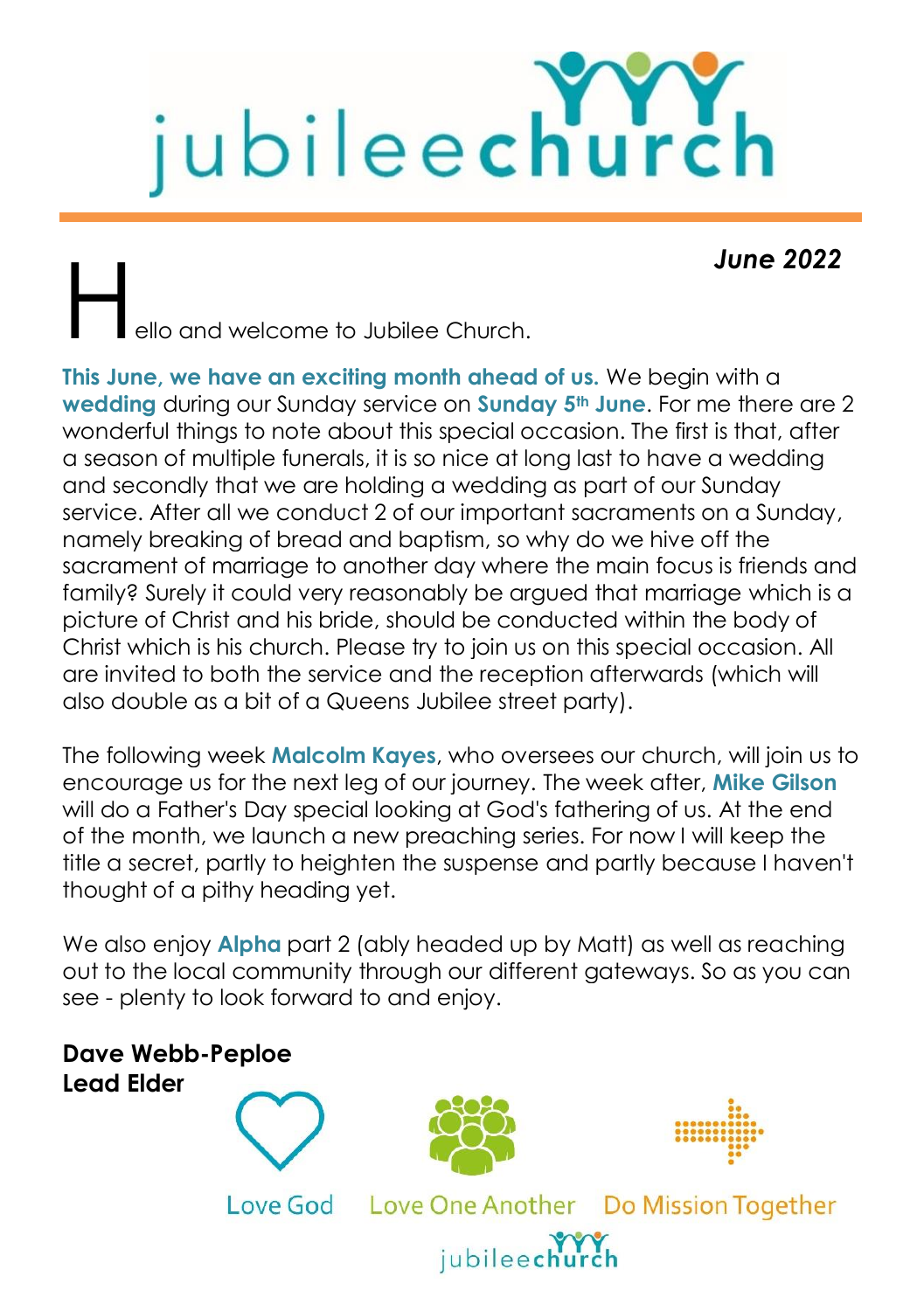# We've been having a great time on Tuesday evenings at Alpha, with some great discussions. This month we also have our away day as we near the end of the course. **Please continue to pray for all those coming along as well as the team leading it and those helping run it.**

# **INSPIRE WOMEN'S CONFERENCE**

**Save the date! Saturday 17th September Inspire Women's Conference.** Keep an eye on the website, social media and Sunday morning notices for more details.

## **BAGS OF FOOD**

Bags of Food is getting busier as people are feeling the effects of price rises all round. We are supporting **18 families this week** and numbers are creeping up. Your donations are hugely appreciated and really key to helping relieve stress in some difficult situations. Also in most cases we are the only link with the message of Jesus our Saviour.

**Please pray for the families we serve and also for our teams, that we would have wisdom and compassion. Thank you again for your support and also thank you to our young helpers**, especially Grace, Sarah and others who help put donations away.

# **This month we're in need of:**

- **•** Tinned soup
- **Cereals**
- **Long life milk**
- **Tinned meat meals**
- **Tinned vegetables & fruit**
- **•** Rice
- **Pasta**
- **Cakes**
- **e** Biscuits
- **Shampoo**
- **Conditioner**
- **Hand soap**
- **Toilet rolls**
- **Laundry liquid**

A weekly list of needs is also posted on our social media pages, usually on Friday. Donations can be dropped off at the Jubilee Centre. We have a box in the porch where donations can be placed if no one is there. Please contact us if you need to arrange a large drop off.

We also have drop off points on the High Street in **Shepperton Library** and **The Co-op** where donations can be left during their opening hours.

#### **ALPHA**



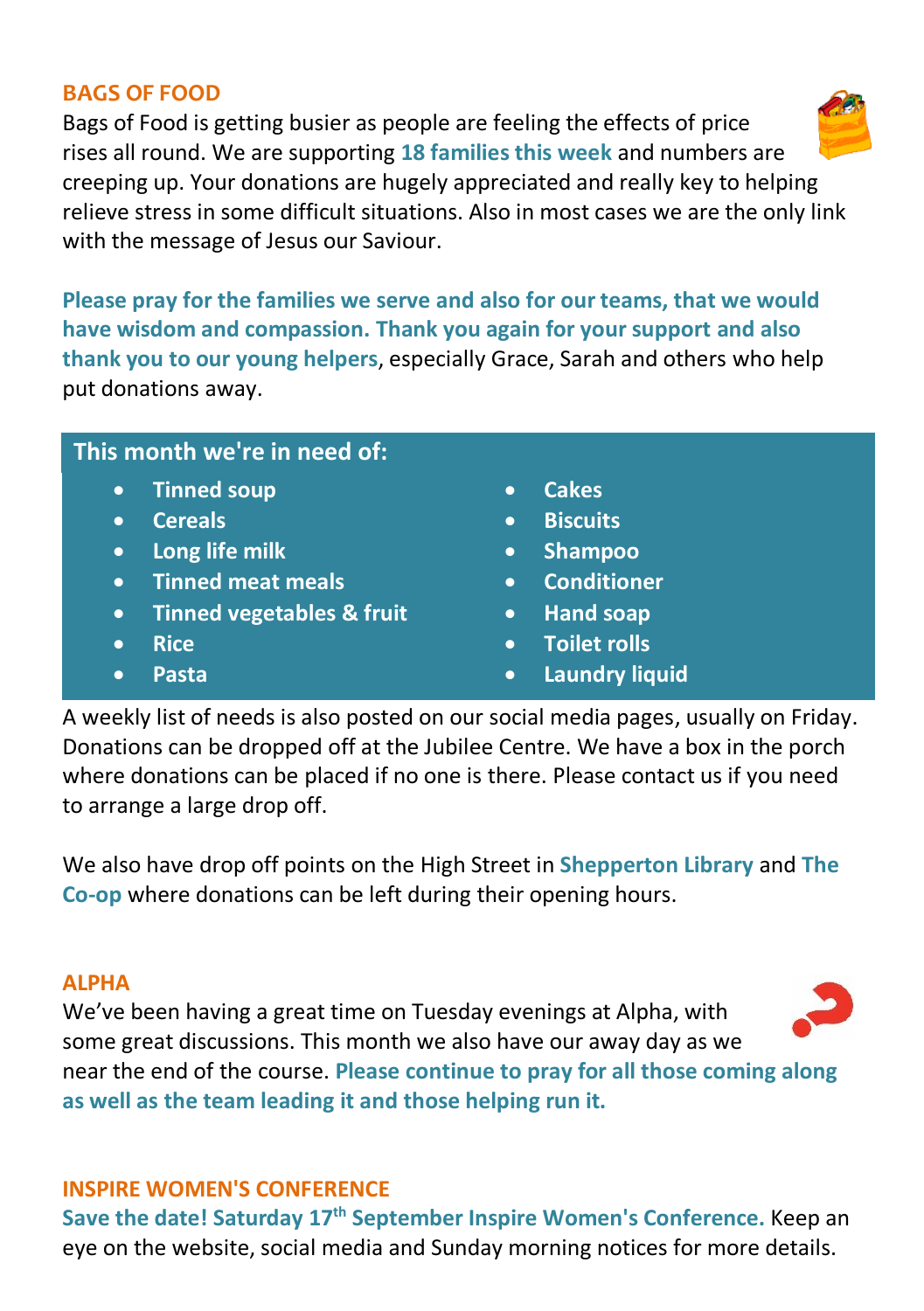*Commission is an international family of churches united by a shared passion for Jesus and his mission, and a clear vision to see 'thousands of lives transformed through hundreds of churches in tens of nations'. Commission is led by Guy Miller with teams of leaders and is enthusiastically part of the wider [Newfrontiers](https://newfrontierstogether.org/) family of churches.*

## **WORSHIP PRACTICE**

There's no worship practice this month due to Father's Day however, if you are interested in joining our worship team on Sunday mornings, or just want to find out more, speak to Rachel or Carnie or email **[info@jubileechurchshepperton.org](mailto:info@jubileechurchshepperton.org)**.

#### **FAITH WOMEN'S GROUP**

On **Thursday 23rd June at 10.30am** in the Jubilee Lounge we'll be listening to a seminar titled 'Female Bravery and Gods Mission'. Do join us if you can.

# **GIVING TO JUBILEE CHURCH**

The offering basket is available on Sunday mornings for you to drop your gift in. (Cheques should be made out to *Jubilee Church Shepperton*).

If you'd like to give via BACS or Standing Order or have any questions about giving to Jubilee Church email **[finance@jubileechurchshepperton.org](mailto:http://finance@jubileechurchshepperton.org)** or [visit](https://www.jubileechurchshepperton.org/Groups/343493/Giving.aspx)  [our website.](https://www.jubileechurchshepperton.org/Groups/343493/Giving.aspx) **Gift Aid** is a significant source of income for us. If you are a UK tax payer and haven't previously completed a gift aid declaration for us, do drop us an email and we'll send you one.

## **NEWS SHEET**

If you don't receive the news sheet by email and would like to, please email **[info@jubileechurchshepperton.org](mailto:info@jubileechurchshepperton.org)** and we'll add you to the list.

If you run a group or activity and have details you'd like included in the July news sheet please send them to Jenny by 27th June at the latest.

# *[jubileechurchshepperton.org](https://www.jubileechurchshepperton.org/)*

*info@jubileechurchshepperton.org 01932 228882*

*Jubilee Church Shepperton is the working name of Shepperton Community Church (Registered charity number 1023505). We are part of Commission, and a member of the Evangelical Alliance.*













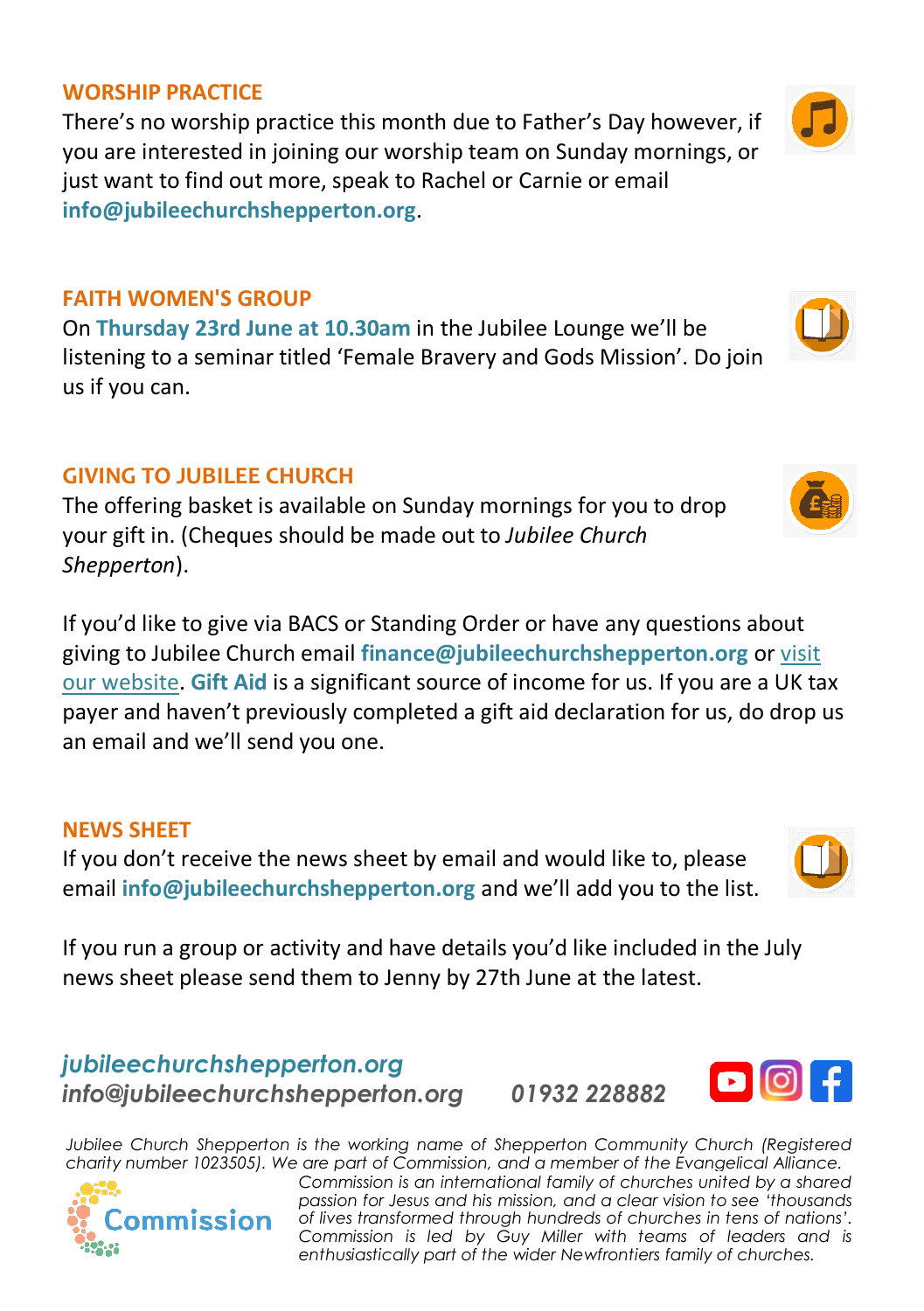# *Sunday's at Jubilee Church*

*9:45am: Prayer Meeting (in The Green Room) 10:30am: Morning Worship*

*Sunday 5th June 2022 Preacher: Dave Webb-Peploe Theme: Wedding Service*

*Sunday 12th June 2022 Preacher: Malcolm Kayes Youth will be meeting during the service*

*Sunday 19th June 2022 Preacher: Mike Gilson Theme: Father's Day Youth will be meeting during the service*

*Sunday 26th June 2022 Preacher: Dave Webb-Peploe Theme: New series launch With Communion*

## **PRAYER MEETINGS**

Our prayer meeting continues on Zoom 8-9pm every Monday.

#### **MIDWEEK GROUPS**

Our groups are a mixture of in person and online. Contact us if you'd like to join any groups or find out more about them.

**JUBILEE CHURCH DIARY DATES** 25 July Trustees Meeting 17 September Inspire Women's Conference SAVE THE DATE

# **STAFF USUAL WORKING DAYS**:

**Dave Webb-Peploe:** Monday, Tuesday, Thursday and Sunday **Jo Jones:** Monday, Tuesday, Wednesday and Sunday **Jenny Wilsher:** Monday, Friday and Sunday